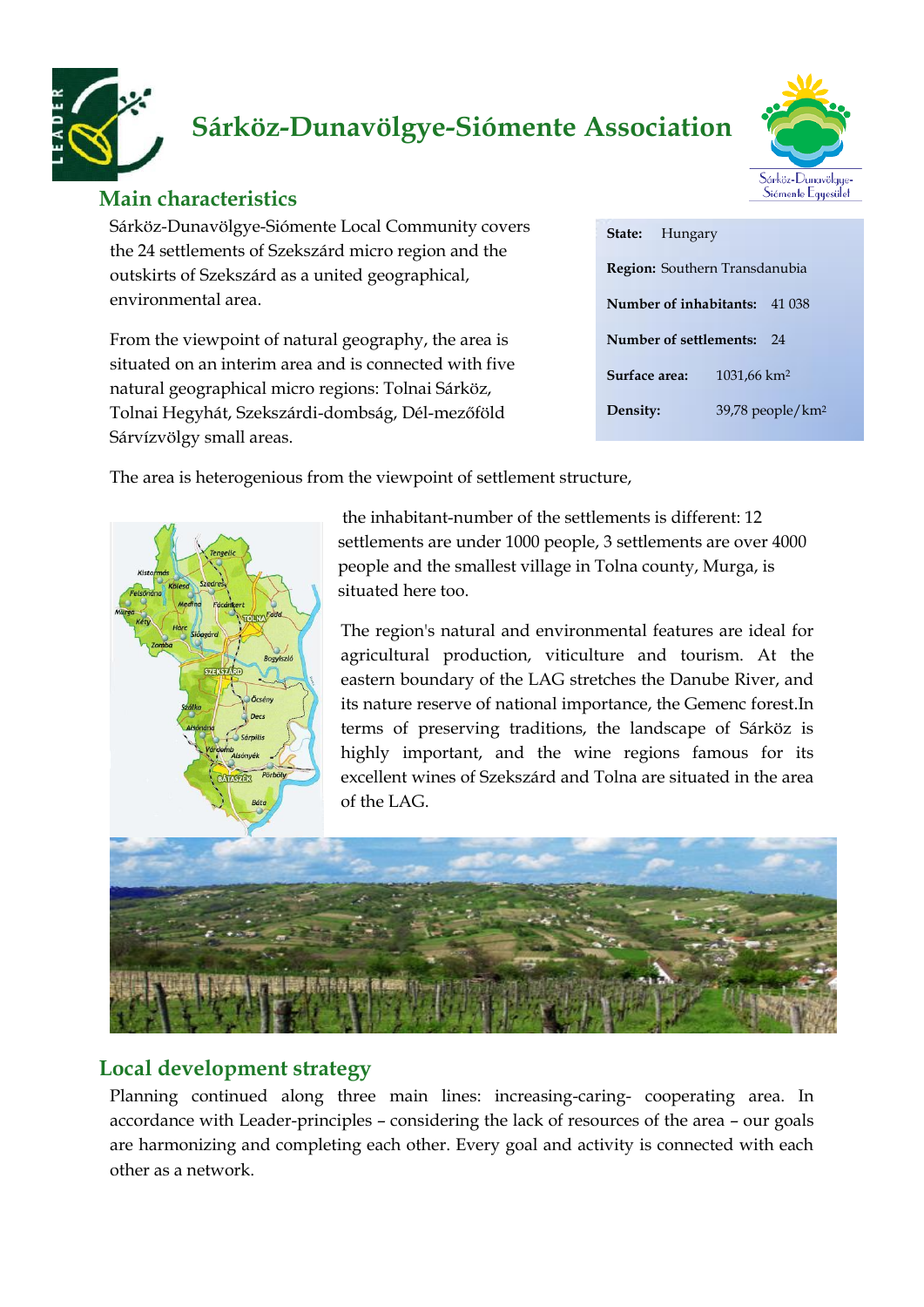Regarding the quality of life, foundation of environment conscious future, protection and development of the local heritage play major roles. The altered street-and settlement views are not only an aesthetical question but environment-health and last but not least an economic one, too. Enterprise development, heritage protection and environment conscious way of thinking actively affect the cooperation in local, areal and international level, as well. Local farmers get paramount of importance, their support and market access is important, we support them in all Leader notices seperately. With the development of economy, the income conditions of the locals increase, workplaces are created while the present ones become safer, which results in improvement of employment. This directly affects the locals' lifestyle.

# **Main sights of our region**

#### **Sárköz**

is famous for its folk art and traditions, each settlements preserves the traditions in country houses, traditional associations and folk art (beading, ceramics, dress maker, embroidery, etc.).







with excellent crop lands and wineries.



**Danube, backwater of Danube, Lake of Szálka:**

fishing, water sports, hiking